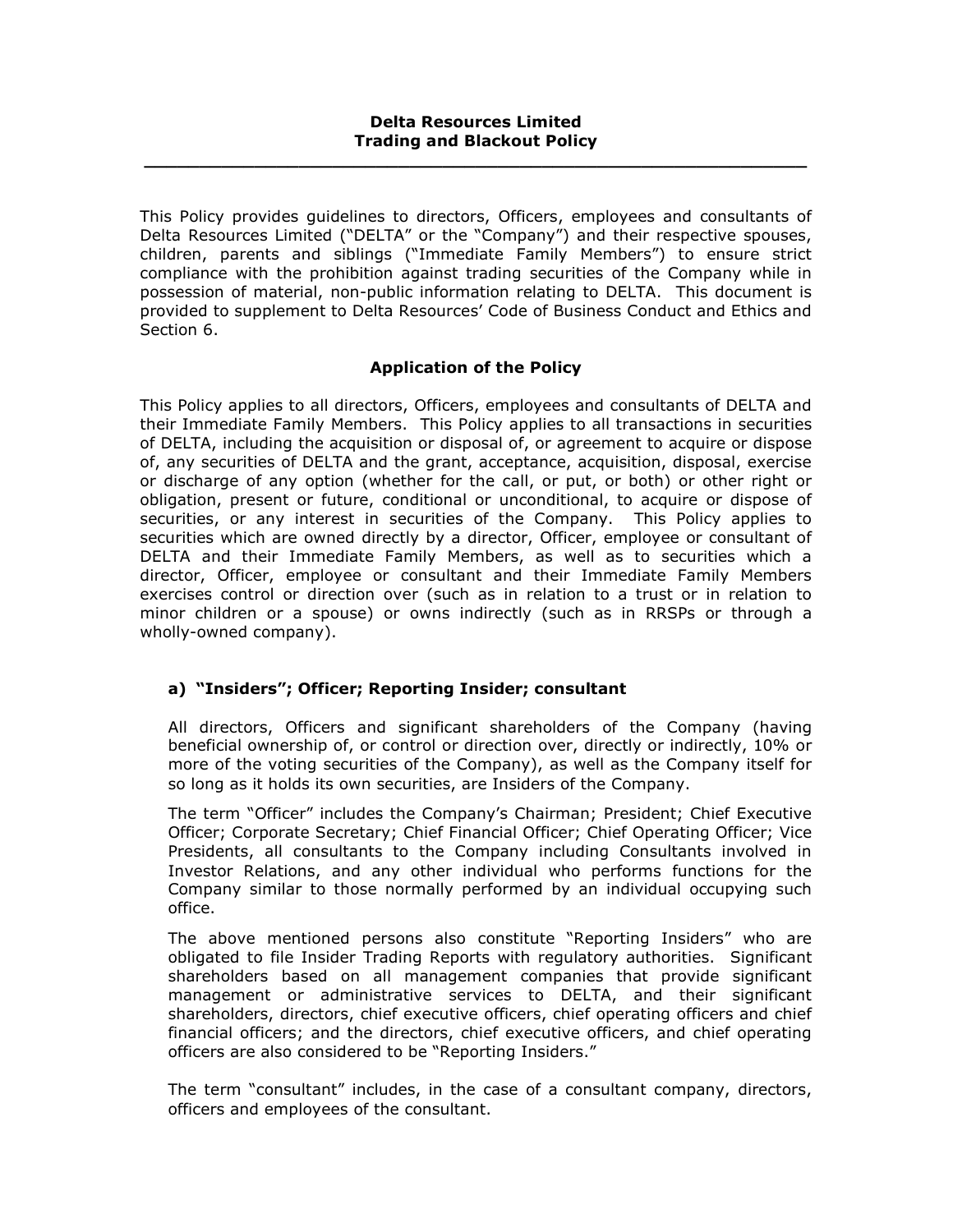## b) "Special Relationship"

Any person or company that is in a "special relationship" with DELTA is prohibited under Canadian securities laws from trading securities of the Company while in possession of undisclosed Material Information concerning the affairs of the Company. The following persons and companies are among those considered to be in a "special relationship" with DELTA:

- i) Insiders;
- ii) employees of the Company;
- iii) any individual or company engaging in business or other professional activities with or on behalf of the Company, and in the case of a company, each director, officer and employee of such company; and
- iv) "tippees" who learn of Material Information from someone that the tippee knows or should know is in a special relationship with the Company.

If you are uncertain as to the scope of the definition of "special relationship", you should contact the President or Corporate Secretary of the Company as to the existence of any trading restrictions before entering into a transaction.

## c) "Material Information"

For the purposes of this Policy, "Material Information" means any information relating to the business and affairs of DELTA that results in or would reasonably be expected to result in a significant change in the market price or the value of the Company's securities, or would reasonably be expected to have a significant influence on a reasonable investor's decisions or a reasonable investor would consider important in making an investment decision with respect to the Company's securities. Material Information includes both "material changes" and "material facts". Examples include quarterly and annual financial results, developments in operations, mergers and acquisitions, changes to the Company's dividend policy, dividend declarations and changes in the board of directors or executive management. A more detailed list of "Disclosure Standards" can be found in National Policy 51-201, which provides helpful guidance on what constitutes Material Information.

## Trading Restrictions and Blackout Periods

Insiders, employees and consultants of the Company may trade in the Company's securities, either directly or indirectly, or may exercise direction or control over the trading of its securities, except as follows:

a) Under Canadian securities laws, a person or company that is in a special relationship with the Company (which includes Insiders, employees and consultants of the Company, as well as their Immediate Family Members) is prohibited from entering into a transaction involving a security of the Company when the person or company is in possession of Material Information which is being kept confidential and/or which has not been made public. Except in the necessary course of business, it is also illegal for any person or company that is in a special relationship with the Company to inform any other person or company of undisclosed Material Information (referred to as "tipping"). Each person or company that is in a special relationship with the Company, with knowledge of confidential and/or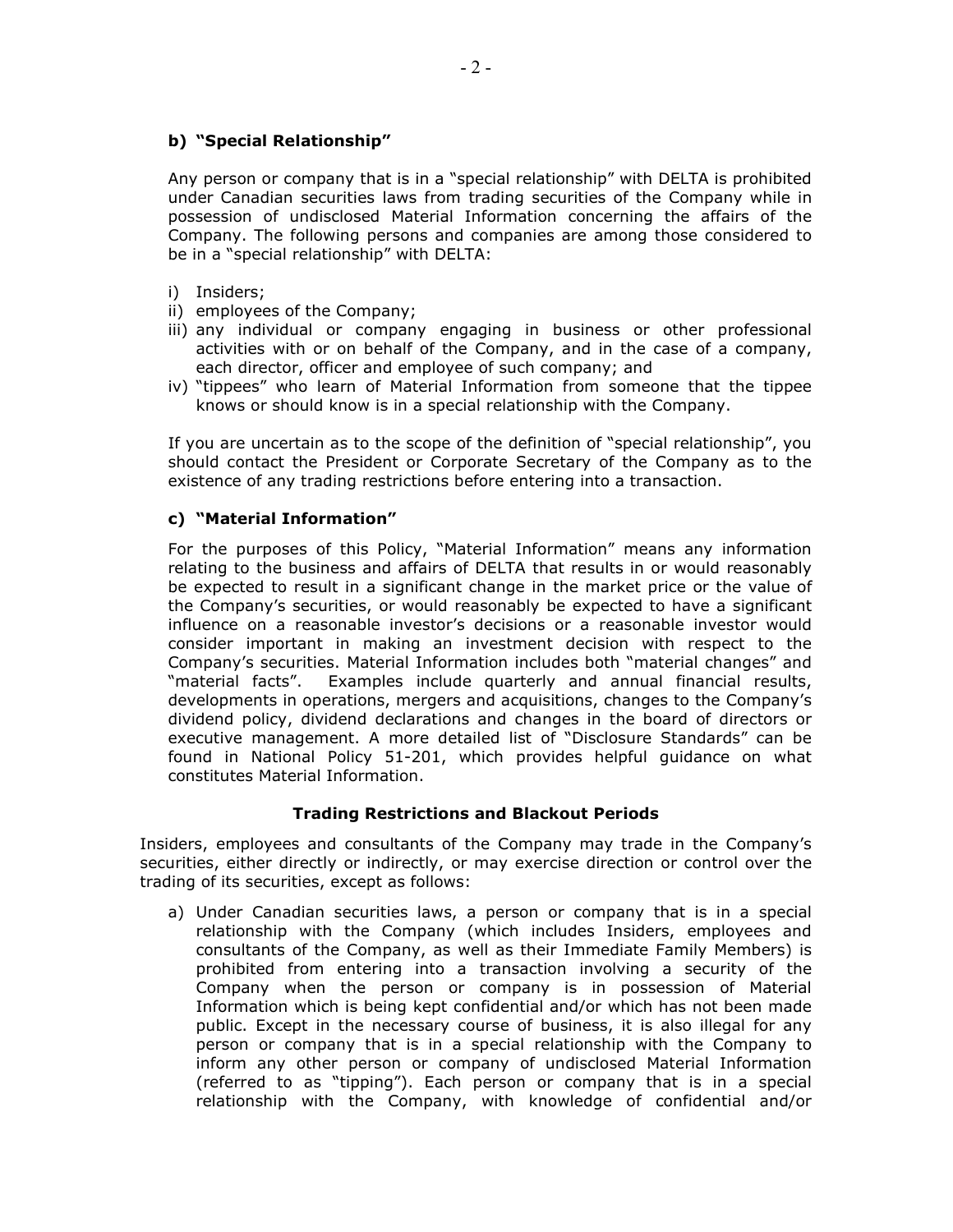undisclosed Material Information about the Company is prohibited from tipping or trading until the information has been fully disclosed. Any person or company who is not sure whether he, she or it should be trading in securities at any particular time should contact the President or the Company Secretary.

- b) Quarterly blackout periods: None of the following persons or companies may enter into a transaction involving a security of the Company during the periods when quarterly and annual financial statements are being prepared: (a) directors and Officers of the Company and their Immediate Family Members; (b) employees and consultants of the Company who have access to undisclosed Material Information. The blackout periods start once the annual and quarterly financial statements and management disclosure and analysis are sent to the Company audit committee members and end one day after their filing on SEDAR (public disclosure). The Company Secretary will advise directors and Officers of the dates.
- c) Ontario Securities Commission Rule 48-501 Trading during Distributions, Formal Bids and Share Exchange Transactions ("OSC Rule 48-501") (a copy of which Rule is attached) imposes restrictions on the ability of certain Insiders of DELTA to purchase or sell securities of the Company during certain restricted periods including those during which the Company is involved in an offering of its securities by way of a prospectus or a private placement. OSC Rule 48-501 provides for a number of exemptions from the trading restrictions. DELTA will institute a Blackout for such periods during which the Company is in the course of distributing its securities.
- d) Blackout periods may be prescribed from time to time as a result of special circumstances relating to DELTA pursuant to which directors, Officers, employees and/or consultants of DELTA, as well as their Immediate Family Members, (and DELTA itself if it is holding its own securities) may be precluded from trading in securities of DELTA.
- e) This Policy also applies to undisclosed Material Information relating to other companies, including the Company's business partners, when that information is obtained in the course of employment with, or other services performed on behalf of, DELTA. Civil and criminal penalties, and termination of employment, may result from trading on inside information regarding the Company's business partners. All DELTA Insiders should treat undisclosed Material Information about the Company's business partners with the same care required with respect to information related directly to the Company.
- f) The President of the Company and for his duly authorized representative (the Audit Committee Chair in the case of Quarterly Financials) shall notify by email the date when a Blackout period commenced as well as when it has ended.

## Prohibition of Short Selling

Directors, Officers, employees, and consultants of the Company must not, at any time, sell "short" (i.e. sell, directly or indirectly, a security of the Company if the individual or company does not own or has not fully paid for the security) or sell a "call option" or purchase a "put option" on any of DELTA's securities.